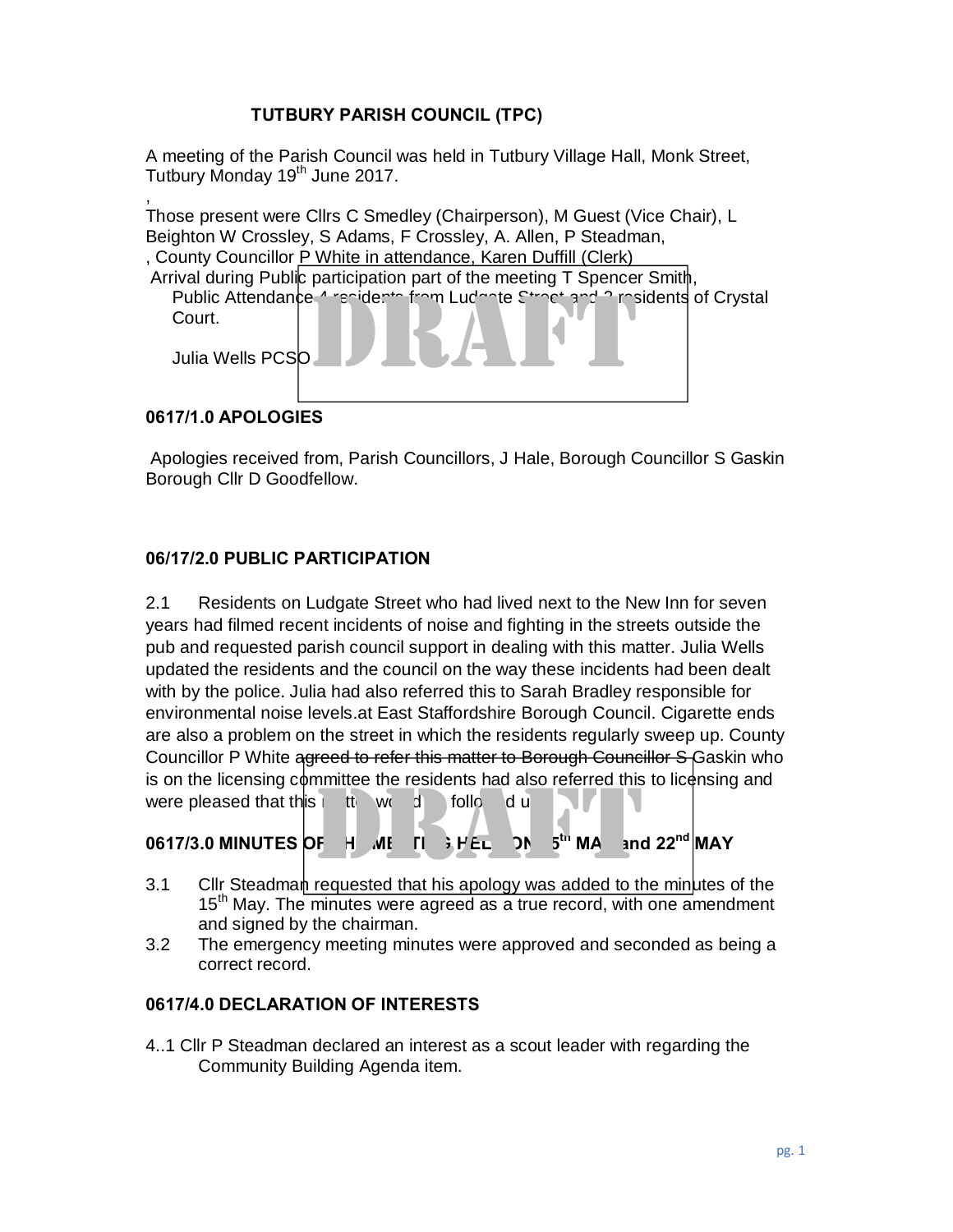### **0617/5.0 CLERKS REPORT**

#### 5.1 **HIGHWAYS UPDATE**

Work has been carried out to the drain on Belmot Road to resolve the problem of sewerage running down the road. The work is ongoing.

- 5.2 Belmot Road, the crown of the large tree has been reduced and overhanging branches have been cut back. The vegetation has been cut back only half a metre rather than the 2 metres requested by Trevor Mellor. He has requested that the neighbourhood Highway Team return and cut it back further.
- 5.3 The bypass has b n the k the swill cut of the and a request has been made that the return and they also cut the verget on the junction of Ironwalls. b a the the sweet of the state of the state of the state of the state of the state of the state of the state of the state of the state of the state of the state of the state of the state of the state of the state of the st
- 5.4 Peverill homes have received the request to cut back the hedge however, due to bird nesting season written permission should be applied for a derogation from the RPA and received written permission before hedges can be cut (RPA is an executive agency, sponsored by the Department for Environment, Food & Rural Affairs.)

#### **RESOLUTION**

To address the hedge again in September when the deadline has passed for cutting.

- 5.5 Work has been carried out on Owens bank footpath.
- 5.6 Red telephone box is due to be repainted by BT next year

5.7 Benches on the triangle will be painted this week along with cutting of the Park pale footpath.

5.8 The verge bordering the resident at the school on Chatsworth drive has been cut by the school.



## **0617/6.0 BOROUGH AND COUNTY COUNCILLOR REPORT**

- 6.1 County Cllr P White updated the council on the actions he took in securing the commencement of the drain problem on Belmot Road. He spoke to Steve Jones who utilised AMEY the joint contractor for Seven Trent and the County Council in getting the work completed despite who was going to bear the cost. Work is ongoing and Cllr P White will be keeping a close eye on it.
- 6.2 Cllr P White has contacted the developers regarding the narrow pavements on the Burton Rd development and is waiting to hear a response. It was noted that the pavements on Lavender Way were particularly narrow.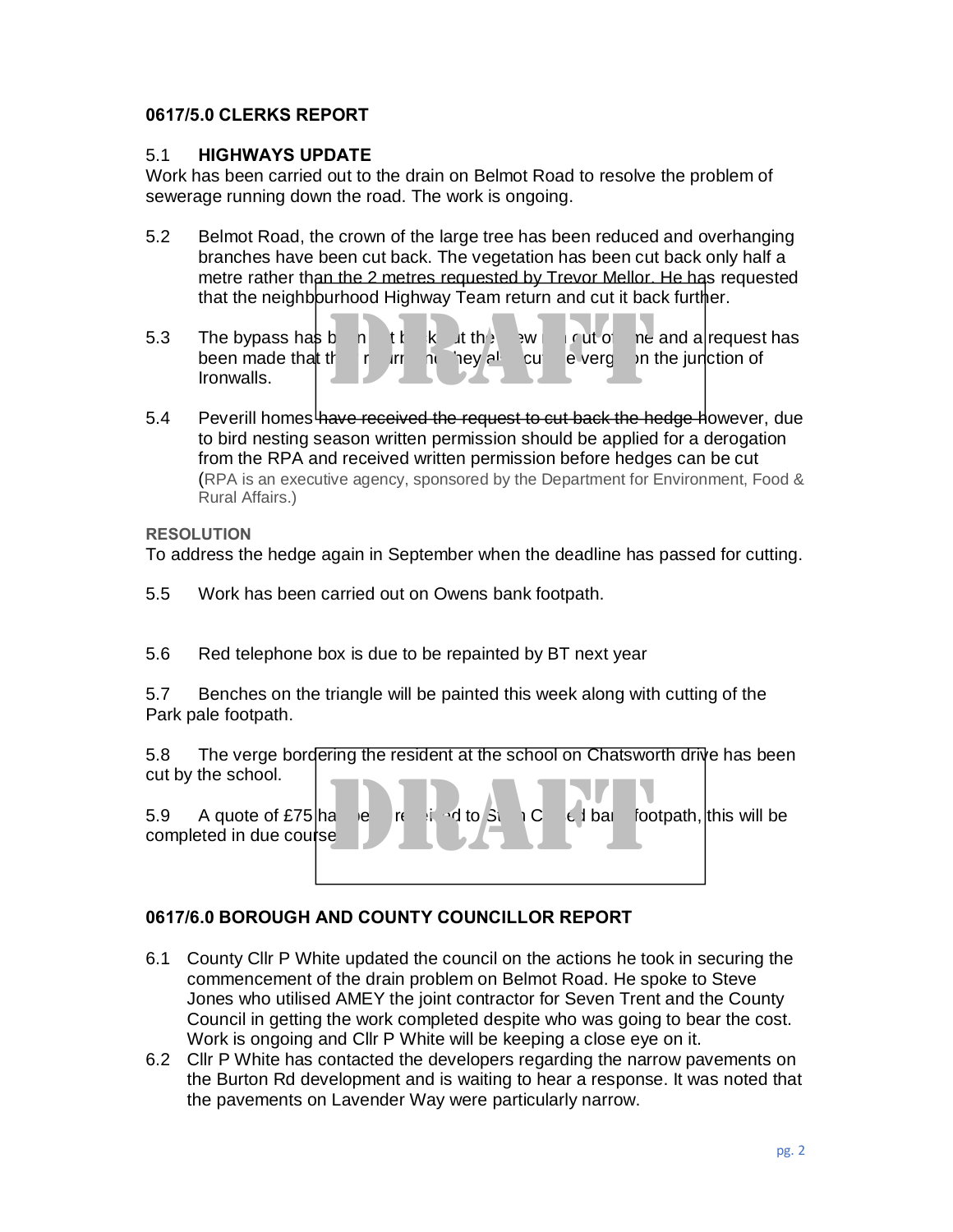- 6.3 Potholes continue to be a problem and Cllr White is keen that these are repaired in his area. It was noted that the area near five lane ends is particularly bad, he will visit and follow this up. Tutbury Road has new chippings added this week to extend the life of this trunk road.
- 6.4 Cllr White has set up a working party to address the problems of congestion at Harehedge Lane near the school. Representatives from Outwoods Parish Council, ESBC and  $\overline{z}$  included.
- 6.5 The clerk read out the update from the Statistic from the Parish Council Association informing parishes that the Neighbourhood team would be removed due to budget cuts next year and enquired if Cllr White could clarify how this would impact on the parish in the future. Cllr White suggested that he could invite speakers from the county council to come and address the council on this matter.  $\begin{array}{ccc} \text{d} & \text{d} & \text{d} & \text{d} & \text{d} & \text{d} & \text{d} & \text{d} & \text{d} & \text{d} & \text{d} & \text{d} & \text{d} & \text{d} & \text{d} & \text{d} & \text{d} & \text{d} & \text{e} & \text{f} & \text{f} & \text{f} & \text{f} & \text{f} & \text{f} & \text{f} & \text{f} & \text{f} & \text{f} & \text{f} & \text{f} & \text{f} & \text{f} & \text{f} & \text{f} & \text{$

## **0617/7.0 ACCOUNTS PAYABLE**

7.1 The accounts were proposed for payment by Cllr T Spencer smith and seconded by Maria Guest.

| <b>HMRC</b>                                        | National Insurance                       | 93.67   |  |  |  |  |  |
|----------------------------------------------------|------------------------------------------|---------|--|--|--|--|--|
| <b>Staffordshire County Pension</b>                |                                          |         |  |  |  |  |  |
| Fund                                               | Clerks Employee Pension contribution     | 157.37  |  |  |  |  |  |
| <b>Staffordshire County Pension</b>                |                                          |         |  |  |  |  |  |
| Fund                                               | Clerks Employer Pension contribution     | 231.56  |  |  |  |  |  |
| Karen Duffill                                      | Clerks Salary                            | 842.13  |  |  |  |  |  |
| Karen Duffill                                      | Clerks Expenses                          | 38.97   |  |  |  |  |  |
| Aucuba Landscapes                                  | Churchyard contract inv 3822             | 238.64  |  |  |  |  |  |
| Aucuba Landscapes                                  | Turfing of the triangle inv 3822         | 162.00  |  |  |  |  |  |
| Sterilizing services                               | Legionella control Month check inv 35805 | 76.80   |  |  |  |  |  |
| <b>Tutbury Cricket Club</b>                        | Grant for panning permission of new      |         |  |  |  |  |  |
|                                                    | \ior<br>GC                               | 1000.00 |  |  |  |  |  |
| <b>Topliss Associates</b>                          | Αι<br><b>VI</b>                          | 120.00  |  |  |  |  |  |
| Reflex Print and design                            | $Pz$ here<br>.ual<br>A٢<br>et            | 80.40   |  |  |  |  |  |
| 12th Burton and 1st Tutbury and Hatton Scout group |                                          |         |  |  |  |  |  |
|                                                    |                                          |         |  |  |  |  |  |

## **0617/8.0 TO REVIEW AUDIT REPORT**

- 8.1 Councillors noted the recommendation for the earmarked reserve suggested for elections which had previously been adopted.
- 8.2 Comments were noted regarding the future website recommendations that will be published by NALC in July and will review the council to compliance again.
- 8.3 The auditor was happy with the financial control and adherence to financial regulations. The clerk suggested that councillors were more involved in the accounts and that they should be checked by members of the council. Cllr W Crossley suggested that the vice chair took on the role of checking the finances.

#### **RESOLTUTION**

The vice chair will check the council accounts periodically.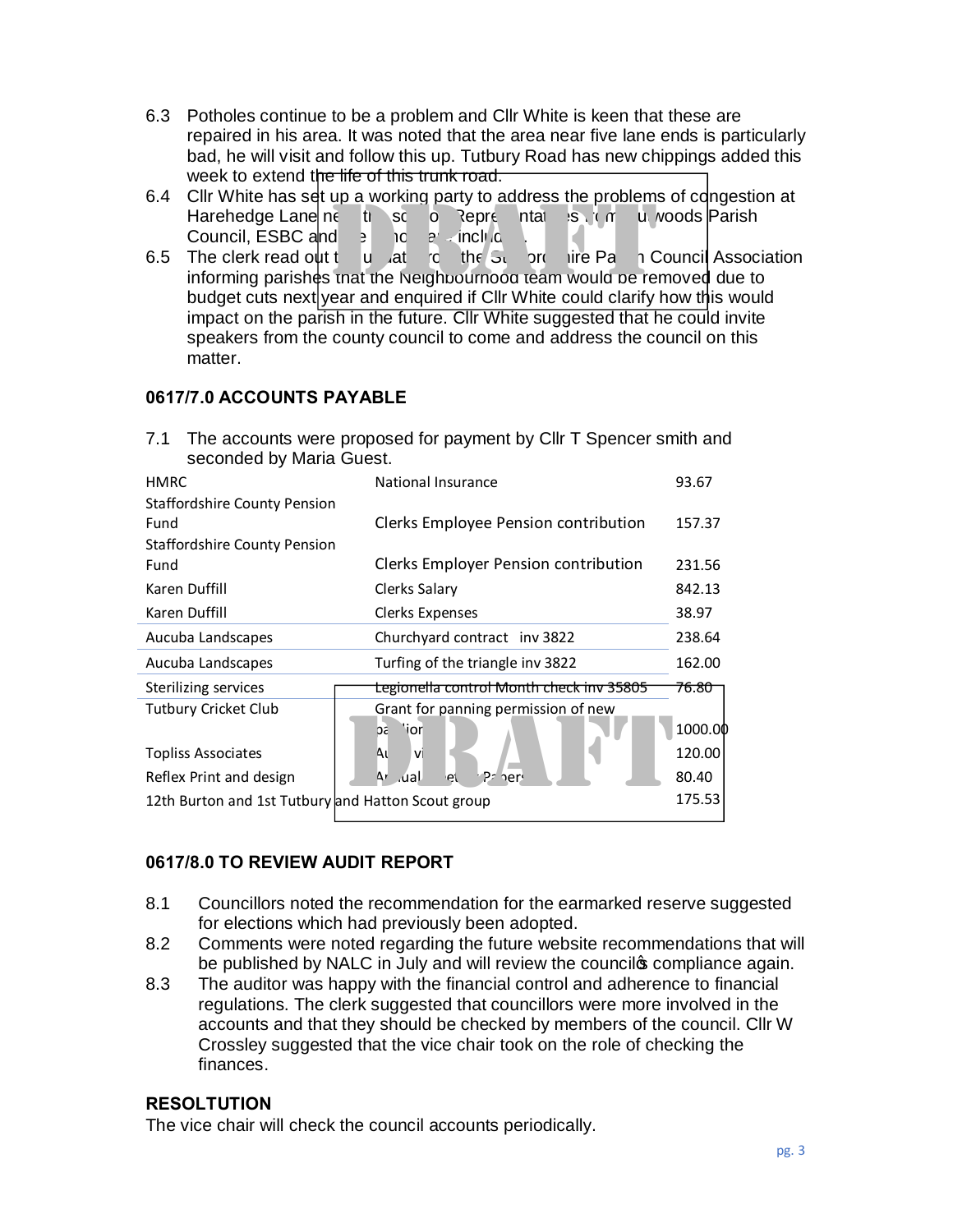- 8.4 The auditor recommends that the standing orders, risk management, and financial regulations should be reviewed during the fiscal year.
- 8.5 The auditor recommend that it was usual to grant additional hours salary payment to clerks to cover the time expended in study and portfolio preparation for the CILCA qualification The council should be made aware of hours worked by the clerk in discharging her duties to ensure that the council is aware of the real workload carried out as anomalies do occur. Cllr W Crossley aproposed that the clerk was paid the additional hours for studying and this was seconded by Cllr F Crossley.

### **RESOLUTION**

The clerk will provide a report based on the send of hours working on the CILC quartity is a very working and time send working on the CILC quality is a vitter and the council reviewing paid additional hours for wurling. p t et n neste of l un word a<br>C qui fit io with a sweethed oil

#### **0517/9.0 PLANING APPLICATIONS 9.1 P/2017/00673:**

**Erection of single storey rear extension (Amended Scheme)**

**Location: 72 Green Lane, Tutbury, Staffordshire, DE13 9NN**

**NO OBJECTION** Tutbury Parish Council has no objection to this application but notes that the WC leads off the kitchen which would not be recommended.

#### **: P/2017/00709**

**Proposal: Erection of a single storey front and rear extension and detached garage.**

**Location: 25 Lancaster Drive, Tutbury, DE13 9JT NO OBJECTION**

## **9.2 DECISION**

| Proposal:                                                                                            |  |  |  |  |  |  |  |
|------------------------------------------------------------------------------------------------------|--|--|--|--|--|--|--|
| Reduction in height of leylandii tree to 5.8m in height                                              |  |  |  |  |  |  |  |
| Location:                                                                                            |  |  |  |  |  |  |  |
| 1 Castle Street                                                                                      |  |  |  |  |  |  |  |
| Tutbury                                                                                              |  |  |  |  |  |  |  |
| Local Planning Authority http://www.ib.com/individualdoedthpropose to make                           |  |  |  |  |  |  |  |
| a tree preservation order in this instance.                                                          |  |  |  |  |  |  |  |
| <b>PERMITTED</b>                                                                                     |  |  |  |  |  |  |  |
|                                                                                                      |  |  |  |  |  |  |  |
| Change of use from a shop (A1) to a dwelling (C3) and erection of a single storey<br>front extension |  |  |  |  |  |  |  |
| Unit 3, Farmer Court High Street, Tutbury, Staffordshire, DE13 9LP                                   |  |  |  |  |  |  |  |
|                                                                                                      |  |  |  |  |  |  |  |
| <b>PERMIT</b>                                                                                        |  |  |  |  |  |  |  |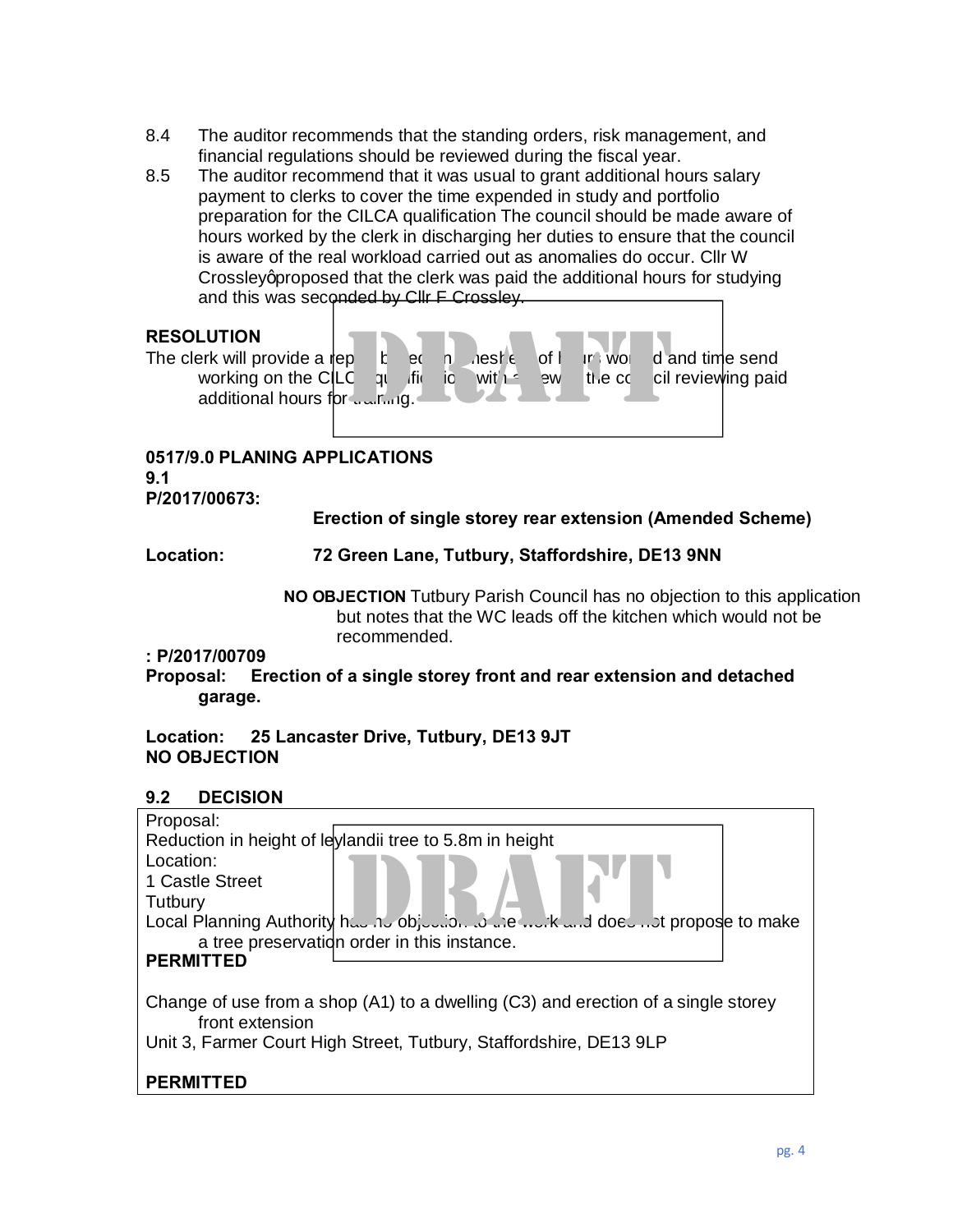9.3 ESBC has sent a letter requesting the council to participate in the Consultation on Parking Supplementary Planning Document. Deadline Tuesday 18<sup>th</sup> July. Cllr W Crossley will review the document with Cllr S Adams and the clerk.

#### **0517/10.0 COMMUNITY BILLE**

0517/10.0 COMMUNITY BI D 3.<br>10.1Cllr Steadman questioned if there were any restrictions of the sole use of a community group for the new proposed community building by a private company? Cllrs clarified that there would not be sole use if a community group wanted to use it, as the parish council would also use it for meeting and office space in addition to community groups that have expressed an interest. It was noted that Creative days would want to occupy the building from 7am to 6pm which may exclude other groups using the building.

A member of the executive scouts committee enquired it the scouts could take on the building as the main user and form the management committee. The councillors believed that the details of the running and the management committee would be decided after a proposal is accepted by Peverill to build it. Cllr W Crossley suggested that now Cllr Steadman had established that there was enough demand for the building then this should be taken to a public meeting for the proposal to be approved by the parish.

10.2 The section 106 agreement was checked and there is no stipulation regarding the type of use the community building is used for. The detail in the S106 agreement only refers to matters related to the provision to build it.

10.3 The clerk recommended that advice was sought on the formation of Management committees for village halls. Thinees for village halls.<br>
tre is ss a little ge oposale oposale oposale and the survey

#### **RESOLUTION**

Next meeting  $22^{nd}$  June to discussed the full discussed propose

**0617/11.0 ESBC OPEN SPACE SURVEY**

**11.1** Cllr F Crossley agreed to complete the survey on the councils abehalf.

#### **0617/12.0 BOUNDARY FENCE CHATSWORTH DRIVE FOOTPATH**

#### **12.1 Chatsworth Drive Fence**

A revised work specification has been drawn up by Cllr F Crossley based on a meeting with the residents of 38 Ironwalls. Further quotes need to be obtained.

The residents have agreed to pay half and maintain the fence in the future The proposed fence will be erected on the boundary line confirmed by land registry.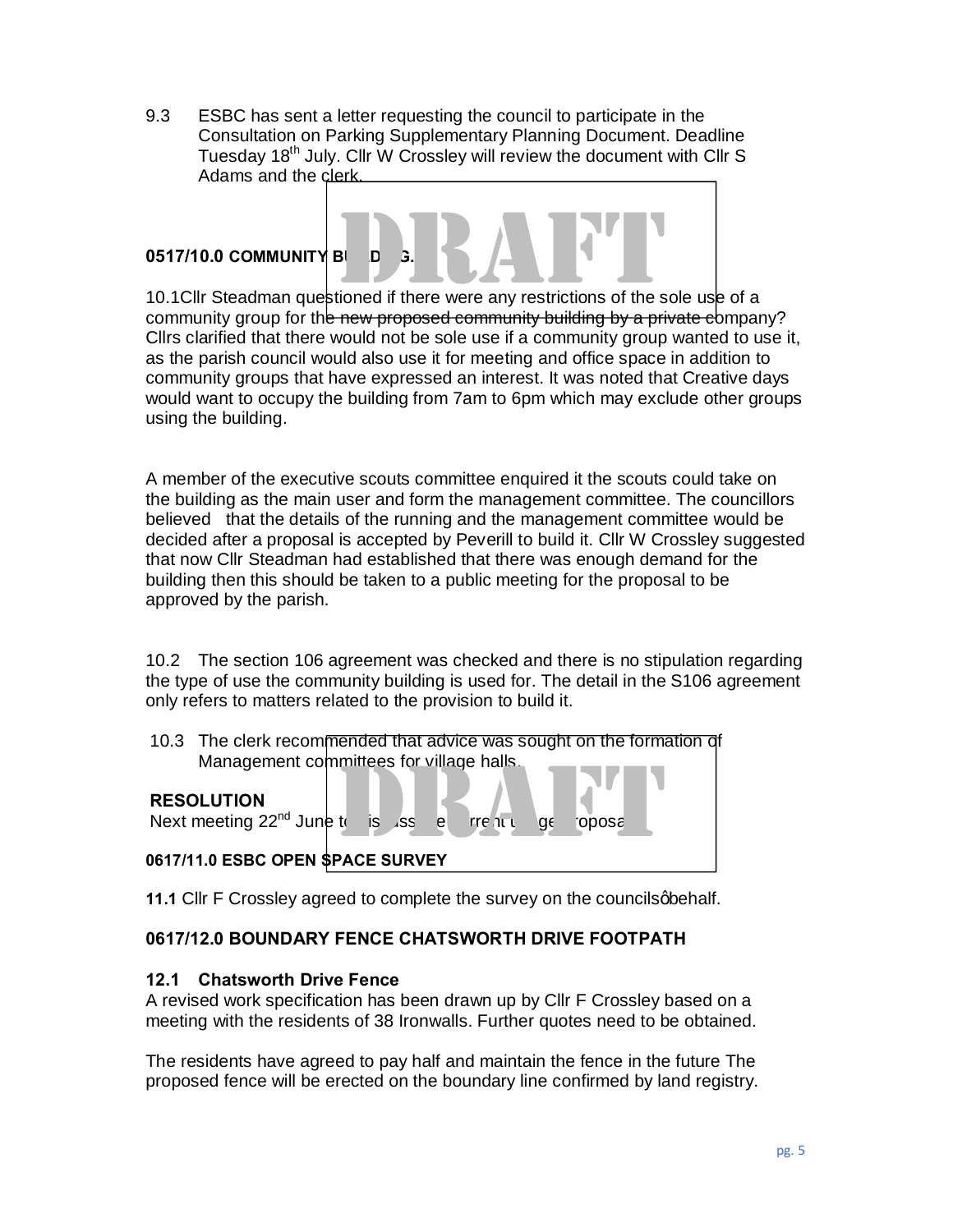#### **0617/13.0 STREET CLEANING**

- 13.1 Following an emergency meeting a second tender invitation was advertised for 7 hours a week for six months. This was advertised and details were sent to people who had previously shown interest in the position. However, no revised tender bids were received.
- 13.2 The clerk reported that other parishes tended to employ the street cleaners and lenghtsman rather than these roles being done by contractors. A typical rate for street cleaning in the area was £8 an hour. With a contract of 7 hours a week no national insurance payment would be required or the provision of a pension. Provision of holiday and sick pay would be required.
- 13.3 The clerk confirmed with  $\frac{1}{3}$  by council that the equipment required for a street cleaner would be to protected boots, high visibility acket, litter picking tool, gloves, goggles and bin bags.  $\frac{1}{2}$ <br>  $\frac{1}{2}$ <br>  $\frac{1}{2}$ <br>  $\frac{1}{2}$ <br>  $\frac{1}{2}$ <br>  $\frac{1}{2}$ <br>  $\frac{1}{2}$ <br>  $\frac{1}{2}$ <br>  $\frac{1}{2}$ <br>  $\frac{1}{2}$ <br>  $\frac{1}{2}$ <br>  $\frac{1}{2}$ <br>  $\frac{1}{2}$ <br>  $\frac{1}{2}$ <br>  $\frac{1}{2}$ <br>  $\frac{1}{2}$ <br>  $\frac{1}{2}$ <br>  $\frac{1}{2}$ <br>  $\frac{1}{2}$ <br>  $\frac{1}{2}$ <br>
- 13.4 No complaints had been received due a lack of the parish street cleaning role being filled. The Borough Council has been cleaning the streets on Wednesday but the streets are not being hand swept some litter is still visible around Duke Street Carpark and Cornmill Lane Car Park.
- 13.5 Cllr D Morris proposed that the street cleaning position should be offered as an employment contract providing the equipment and orange high visibility vest customised with Tutbury Parish Council lettering. This proposal was seconded by Cllr F Crossley.

#### **RESOLUTION**

.

To enquire if the person interested in being employed as a street cleaner would be interested in a rate of £8 an hour subject to contract details. Contract details would need to be drawn up by the clerk.

**0617/ 14.0 TUTBURY TIGERS USE OF THE CHANGING ROOMS**

**14.1** Tutbury Tigers have requested being set the for the changing rooms. Cllr D Morris raised concern that an additional key could not be cut for the gate as he had previously attempted to get one cut and recommended that a new lock would be required. EI  $U = 1$   $\equiv$  CH  $\equiv$  IGII  $\equiv$  PODI<br>
The edded tend set  $\equiv$  The set  $\equiv$  KK for the haddle for the haddle and additional key could not be

The clerk recommended that a meeting should be held with the football team to assess the use=age of the changing rooms and to review the provision and maintenance check on the building.

#### **RESOLUTION**

To meet with the football team at the changing rooms to review usage and maintenance of the changing room facility.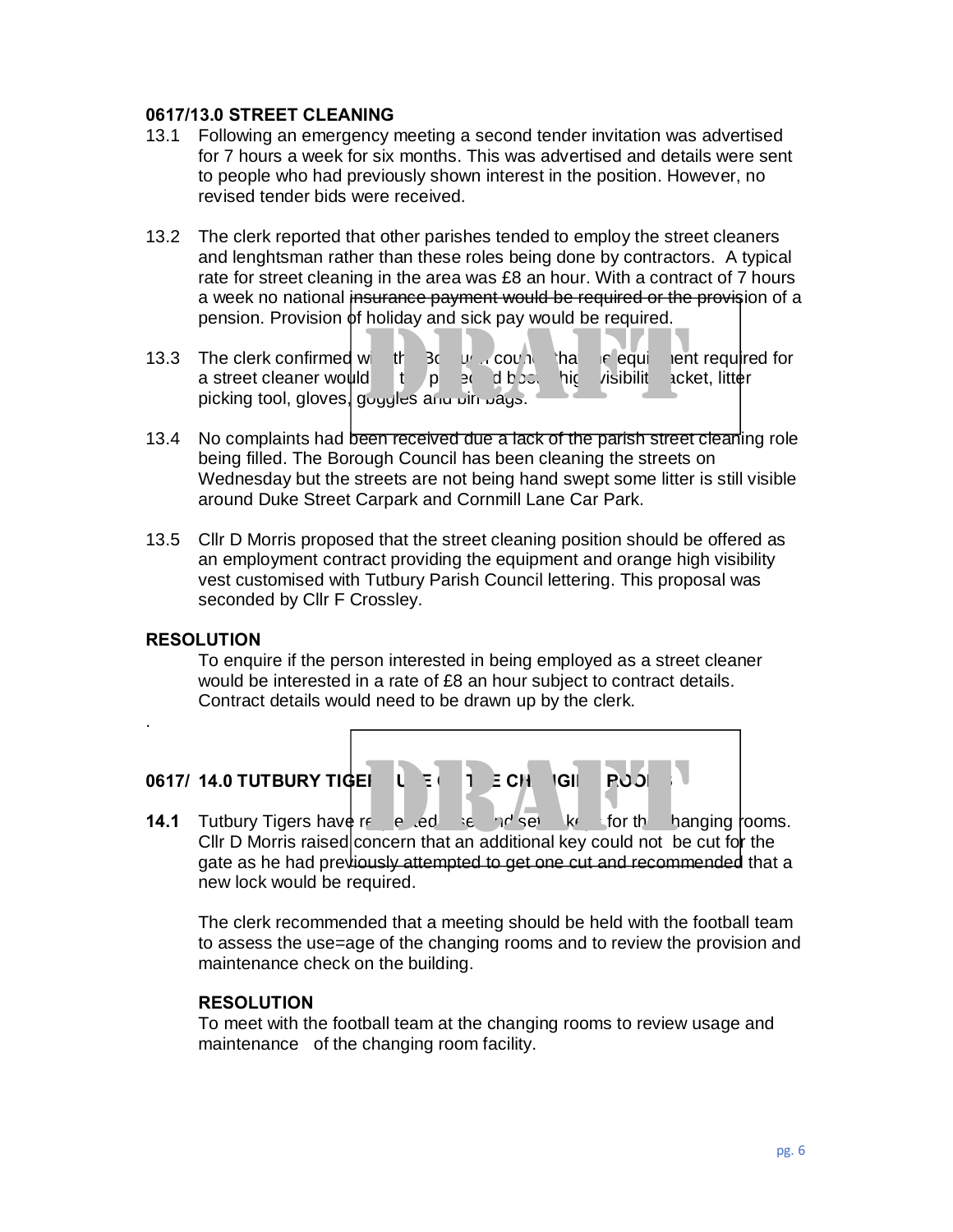#### **0617/ 15.0 FOOTPATHS**

**15.1** Cllr C Smedley suggested that walking the footpaths was a parish duty that could be an opportunity for a community day to invite the parish to do a walk with the councillors in the Autumn. Cllr Smedley had a walk planned. Cllrs agreed this was a good idea.

### **RESOLTION**

| duiceu uns was a guuu luca.               |                |               |    |        |                          |
|-------------------------------------------|----------------|---------------|----|--------|--------------------------|
| <b>RESOLTION</b>                          |                |               |    |        |                          |
| To organise a footpath or                 | - <i>n</i> itt | <b>rrange</b> | C( | munity | ly to walk the footpaths |
| in the Autumn and add to a future agenda. |                |               |    |        |                          |

## **0617/ 16.0 CHRUCH MATTERS**

To be added to the next agenda

### **0617/ 17.0 GRANTS TO LOCAL ORGANISATIONS**

17.1 The payment was passed for the Scouts to reimburse Cllr Steadman who purchased flags for the 40s event in the village hosted by the scouts. The flag purchase was agreed in the May meeting and this was the approval of the cheque.

### **RESOLUTION**

Payment approved for the flags of £175.53

#### **0617/18.0 CORRESPONDENCE**

- 18.1 Anti-Social Behaviour outside of the New Inn Sat 27th May a fight took place in the street at 12.30 and the residents of Ludgate Street find this behaviour unacceptable as stated in the clerks report.
- 18.2 Email update in State from State in the clerk's report. 18.2 Email update m a r dire e, s'atec the clerk's report.<br>18.3 Central Rivers Initiative (CRI) AGM and Celebration of the Transforming the
- Trent Valley Landscape Partnership. Invitation.as stated in the clerk's report.
- 18.4 Staffordshire County Council Environmental Maintenance %Community Based Approach to Partnership+ work programme as stated in the clerkos report that clerk asked County Cllr P white to comment on this in the County Councillor report.
- 18.5 Cyber safe Staffordshire details of a survey and posters distributed to Cllrs.